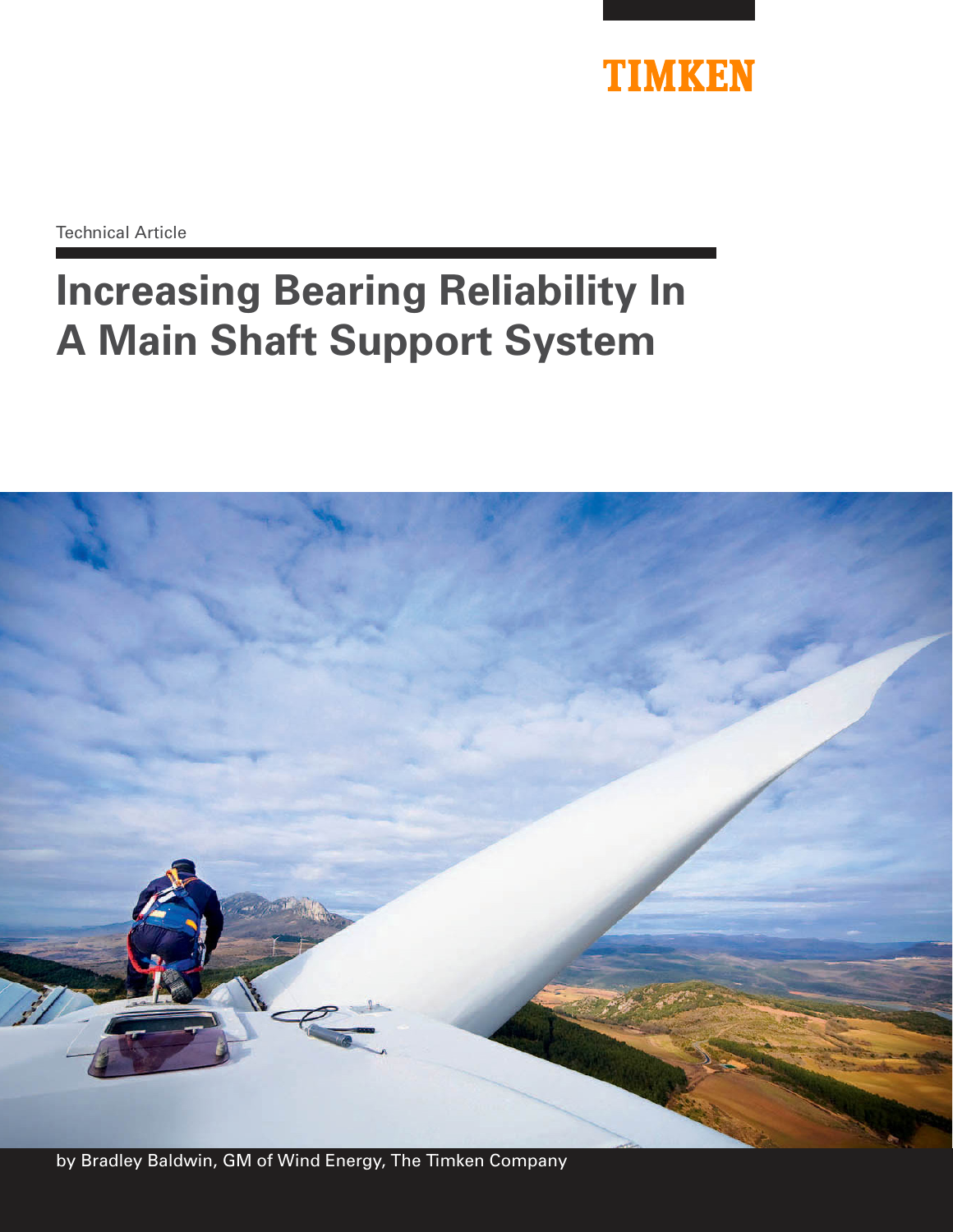# TIMKEN

## **Table of Contents:**

| <b>Contributing Factors</b>                                                        | 2 |
|------------------------------------------------------------------------------------|---|
| <b>Design Solutions to</b><br><b>Improve Performance</b>                           | 4 |
| <b>Spherical Roller Bearing</b><br><b>Upgrades for</b><br><b>Existing Turbines</b> | 4 |
| <b>Benefits of Tapered Roller</b><br><b>Bearing Designs</b>                        | 4 |
| <b>Single Tapered Roller</b><br><b>Bearings (2-Ts)</b>                             | 5 |
| <b>Double-Row, Tapered Roller</b><br>Bearing (TNA, TDO, or TDI)<br><b>Designs</b>  | 5 |
| <b>Summary</b>                                                                     | 6 |

# **Increasing Bearing Reliability In A Main Shaft Support System**

#### **Abstract**

A wind turbine's main shaft requires a reliable bearing for operation. Some bearing designs have been known to fail prematurely resulting in costly maintenance repairs. Recent upgrades and advances in bearing designs increase reliability, and ensure main shaft stability. Selecting the proper bearing is beneficial to a wind turbine's overall performance.

Modular wind turbine designs commonly use spherical roller bearings (SRB) to support and carry the main shaft loads. The single spherical roller bearing design, known as a 3-point mount which is supported by a single main bearing and two reactionary torque arms of the gearbox is commonly selected to allow:

| 5 | • A shorter nacelle package                                                         |
|---|-------------------------------------------------------------------------------------|
| 6 | • High system deflection and misalignment<br>• A commercially economic supply chain |

Unfortunately, some operators have experienced field failures much earlier than expected with some single spherical roller bearing designs, which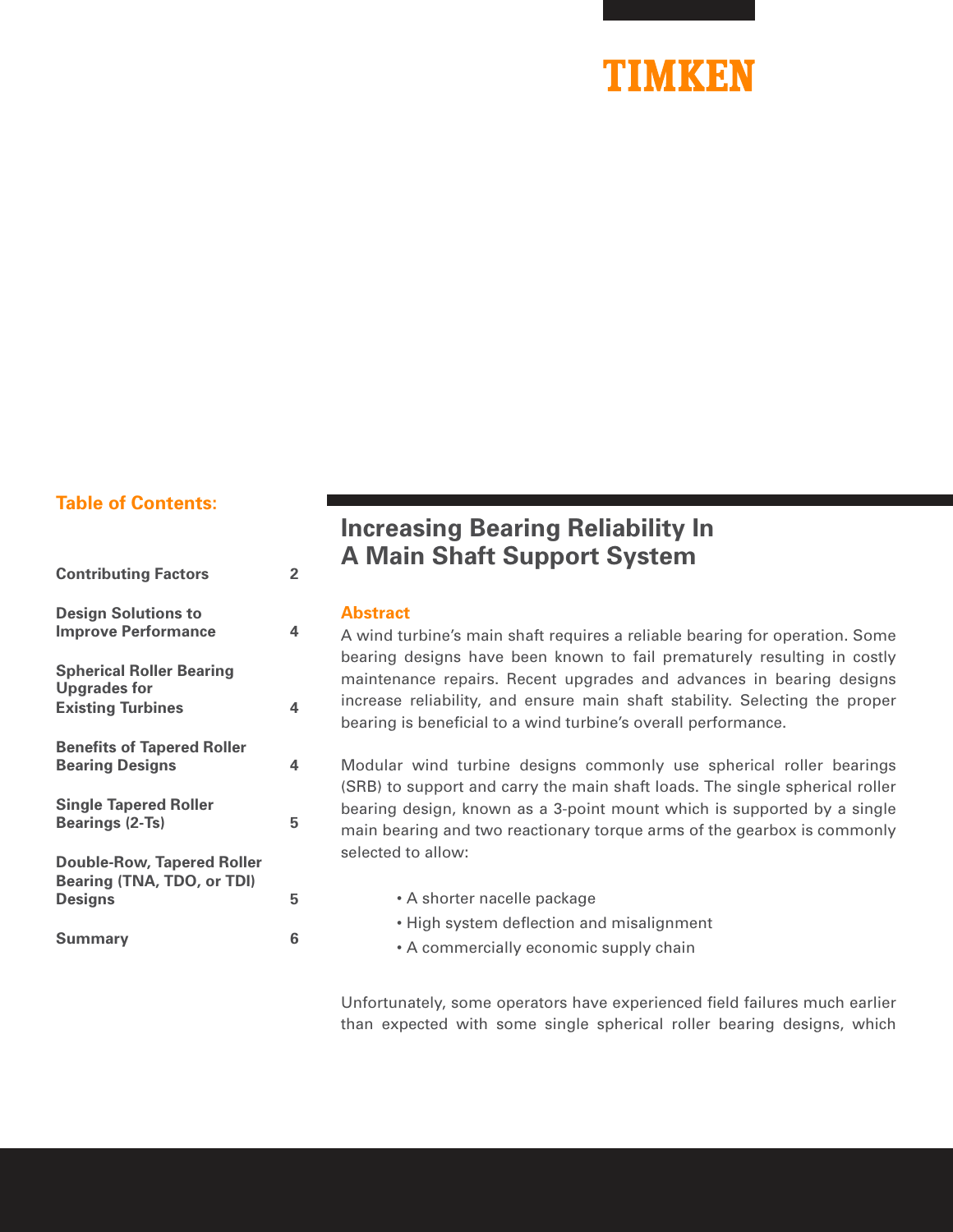

significantly reduced service life. Unplanned main shaft bearing replacement can cost wind farm operators up to \$450,000 to replace and have an obvious impact on financial performance.



*Figure 1:* 

*The 3-point mount spherical roller bearing design supports the main shaft bearing and two reactionary torque arms on the gearbox.*

## **Contributing Factors**

**High thrust load on a radial spherical roller bearing:** While there is no official maximum limit, a conventional ratio of permissible thrust-to-radial load for two-row spherical roller bearings is between 0.15 and 0.20. Hence, the axial load should only be 15 to 20 percent of the two-row bearing radial reaction. In some applications, this ratio may stretch to 0.30 or 0.35. When this occurs, various damage modes become apparent and are related to the unseating of the bearing row. This unseating can affect the load distribution between rows, roller skewing, retainer stress, excessive heat generation, and roller smearing. In the main shaft fixed position, this ratio is often in the vicinity of 0.60 which results in only one of the two rows supporting the radial and thrust loading. With this unequal reaction, the bearing may not operate as it was originally intended or designed (Figure 2).

**Inadequate lube film generation:** Generally speaking, operating conditions for the main shaft's bearing are not ideal for lubricant-film generation. With a max operating speed of ~20 RPM, the bearing surface speed and lubefilm generation may be insufficient to keep the roller-to-race asperities separated. In addition, changing pitch and yaw moments are constantly and almost instantaneously shifting the location and direction of the load zone. This interrupts the formation and the quality of the lubricant film. The shifting is accelerated in 3-point mount spherical roller bearings, which operate under radial clearance, and increases the risk of micropitting or smearing (Figure 1).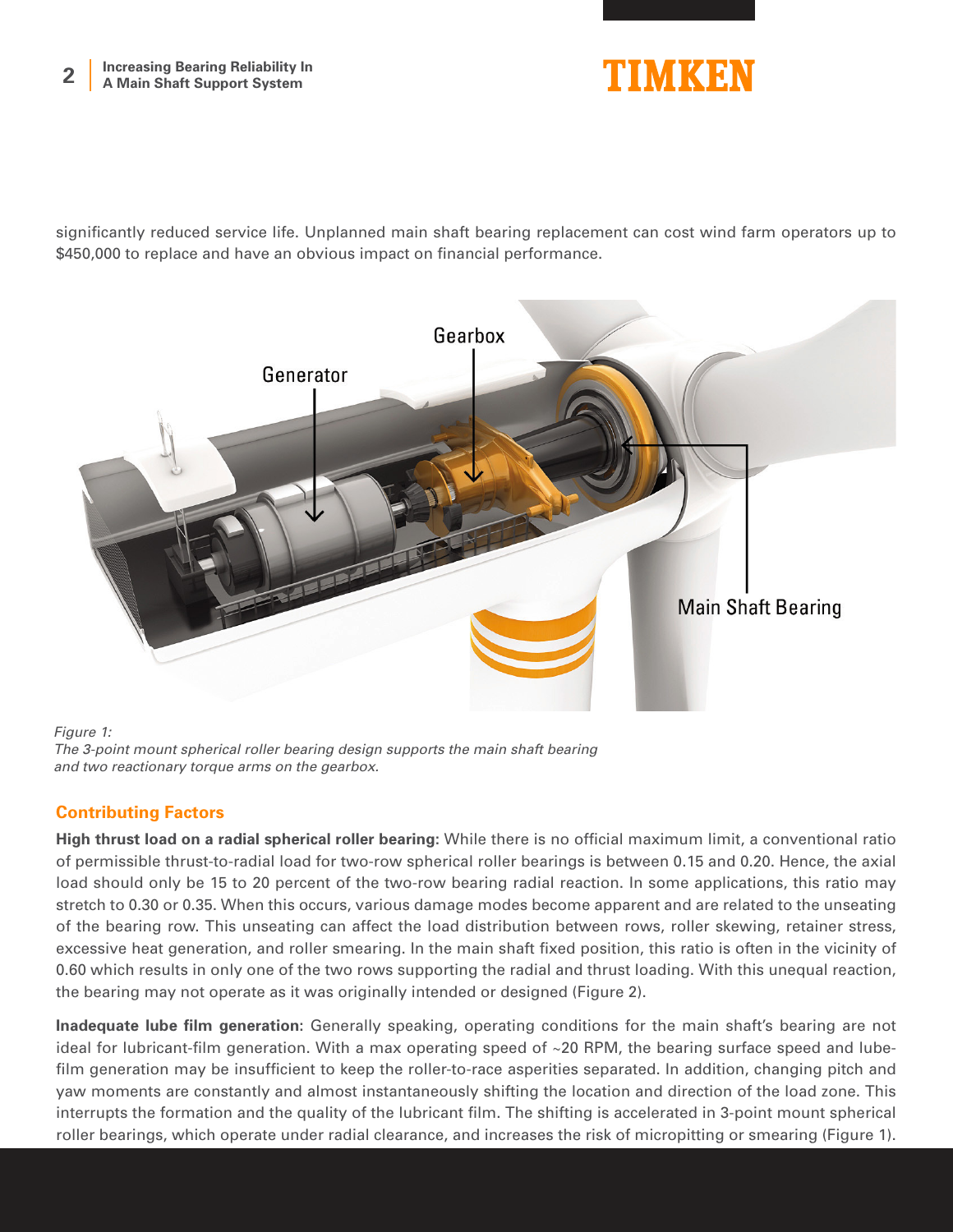# TIMKEN



#### *Figure 2:*

*Unequal load sharing occurs when the permissible thrust-to-radial load for two-row spherical roller bearings ratio increases beyond 0.15 to .20. The upwind bearing row becomes unseated and results in only the downwind row supporting load.*



Bore scope of downwind row spherical roller bearing



Upwind row

#### *Figure 3:*

*In the early stages of wear in the 3-point mount spherical roller bearing, the distinct wear path in the downwind row can erode the designed contact geometry, leading to higher than predicted raceway stresses and potential bearing failures.*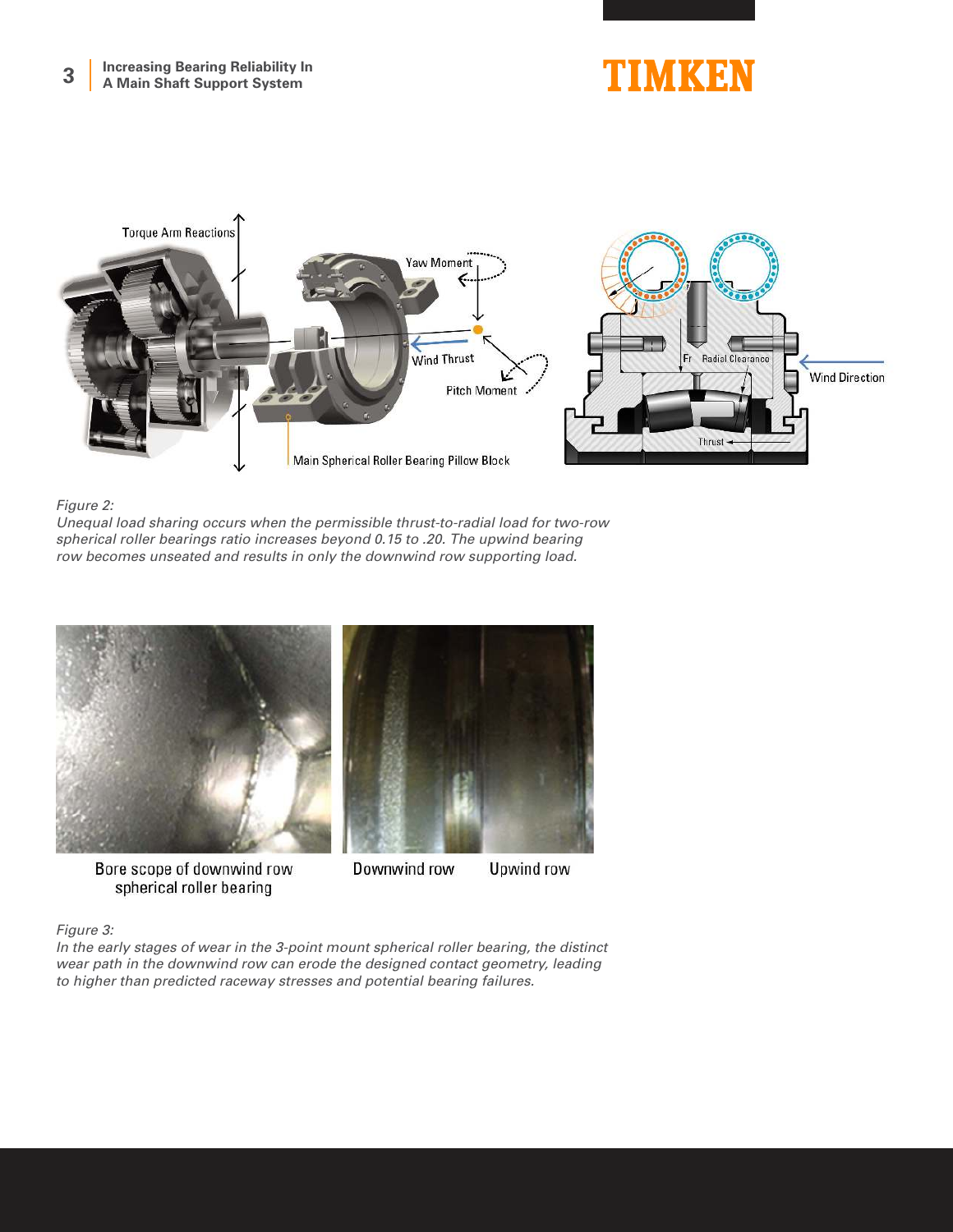



*Timken's wear-resistant spherical roller bearing reduces shear stresses and asperity interactions which protect against wear, such as micropitting.* 

#### **Design solutions to Improve Performance**

Fortunately, there are upgrades readily available in the market for existing turbines, as well as more sophisticated engineering design solutions for newer turbine platforms.

### **Spherical Roller Bearing Upgrades for Existing Turbines**

For a direct interchange to existing fleets, one company offers a wear resistant spherical roller bearing (Table 1). that uses engineered surface technology in combination with enhanced surface finishes. The wear-resistant bearings increase raceway protection against micropitting by reducing shear stresses and asperity interactions (Figure 4). The engineered surface is a durable and unique tungsten carbide, amorphous-hydrocarbon coating (WC/aC:H). Generally, WC/aC:H coatings are moderately harder than HRC60 steel, 1 to 2 micrometers thick, and have low friction coefficients when sliding against steel. The advanced engineered surface on the rollers polish and repair damaged raceways during operation. With enhanced surface finishes, the lubricant film increases thickness, helping to improve the asperity contacts. The engineered surface reduces asperity interactions and surface-shear stresses that cause wear. The benefits lead to an increased calculated bearing life and also a reduction in the rolling torque. *Figure 4:* 

| Timken Wear-Resistant Spherical Roller Bearing Features And Benefits |                                              |                                                                                         |  |  |  |
|----------------------------------------------------------------------|----------------------------------------------|-----------------------------------------------------------------------------------------|--|--|--|
| Technology                                                           | Description                                  | <b>Benefits</b>                                                                         |  |  |  |
| Roller finishing                                                     | Low roughness, isotropic finish              | Reduced asperity contact and stress                                                     |  |  |  |
| Roller coatings                                                      | WC/aC: H Coating 1 µm thick                  | Increased wear resistance,<br>increased fatigue life, increased<br>debris resistance    |  |  |  |
| Internal geometry                                                    | Roller/IR conformity, internal<br>clearances | Decreased roller stress, reduced<br>potential roller skew creates<br>favorable traction |  |  |  |
| Split cage                                                           | Two-piece machined brass cage                | Lowers possible operating forces                                                        |  |  |  |

*Table 1*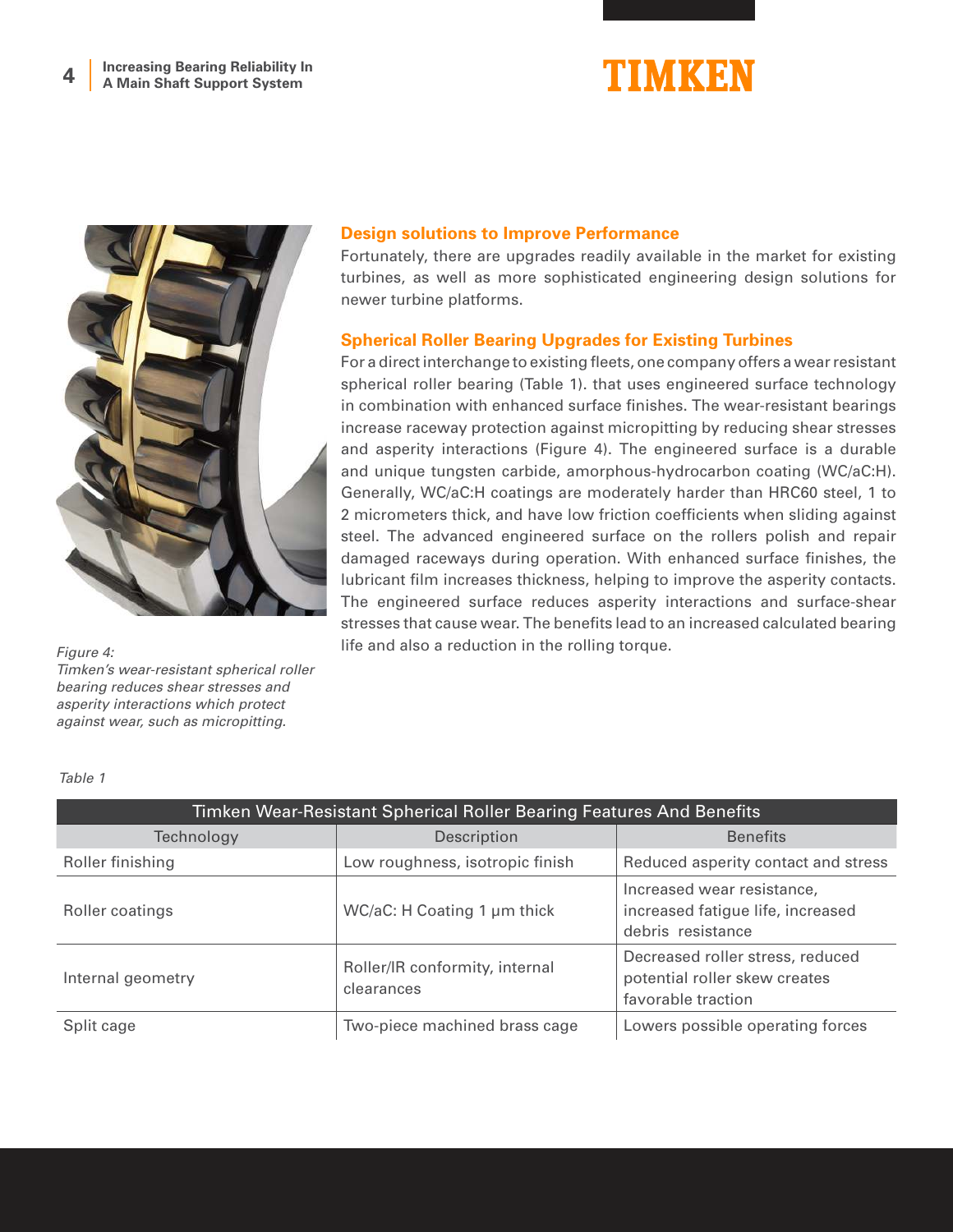# TIMKEN

*Figure 5: 2TS main shaft bearing arrangement offers an economical tapered solution in a compact design.*



### **Benefits of Tapered Toller Bearing (TRB) Designs**

A tapered roller bearing main shaft design and preload characteristics improves the performance of the powertrain. TRBs help ensure system stability and rigidity, load sharing between rows, and predicted roller-to-race interactions. The design also allows for multiple tapered roller bearing configurations.

### **Single Tapered Roller Bearings (2TS)**

The widespread 2TS style offers an economical tapered solution that can preload an entire system with two dissimilar tapered roller bearings (Figure 5). The upwind and downwind bearing series are then designed to accommodate the application load by adjusting both the contact angle and bearing capacity as needed. With the widespread effective center, the bearings are usually more compact and economical.

*Figure 6:* 

*A TDO's steep race angles create hightilting stiffness in a short axial space to counteract the applied pitch and yaw moments. The bearing can also act as a single unit by adding seals and grease.*